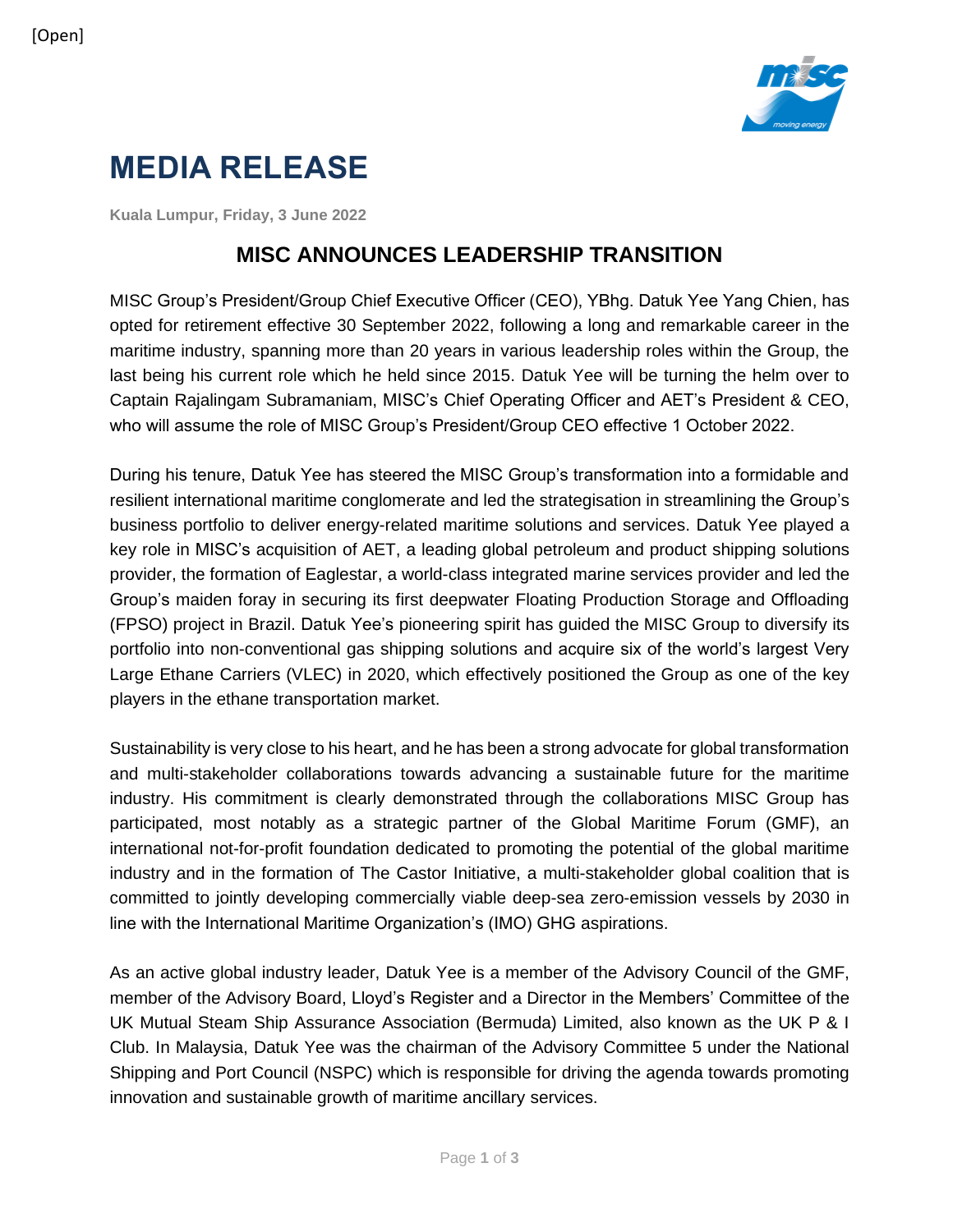

Datuk Yee has achieved numerous international recognitions during his tenure, most notably as the top 10 prominent leaders in the Lloyd's Power List 2018 for oil and gas shipping and since 2015, has been consecutively listed among the top 50 most influential global maritime industry leaders in the Lloyd's List Top 100 People in Shipping.

Datuk Yee said, "*It has been a great honour for me to be given the responsibility to lead MISC Group back in 2015. It is more than a job or duty for me, but rather, it has been a personal mission, together with the great leaders and colleagues in the Group, to build a Malaysian global champion in the international maritime arena. We achieved many firsts together, such as the world first's LNG dual-fuel Aframaxes and VLCCs in addition to the various awards and accolades that the Group has garnered over the past years. We are also proud to be lending our voice on the global stage to advocate the use of ammonia as a green fuel of the future for shipping, working hand in hand with our global partners via The Castor Initiative to make this a reality."*

"*After helming the Group for close to eight years, I am very pleased that the Board of Directors have selected Capt Rajalingam as part of the Group's internal succession planning to succeed me come 1 October 2022. I would like to congratulate Captain Rajalingam on his appointment as MISC Group's President/Group CEO. Having worked with him closely over the years, I am highly confident that under his leadership, the Group is well-positioned for continued success and drive sustainable progress in the maritime industry. His appointment demonstrates the strength and sustainability of MISC Group's talent development and leadership succession plans and I wish him the very best. I would like to take this opportunity to thank the Board, Management and all my colleagues at sea and shore for their trust and confidence in my leadership as well as their passion and commitment in upholding MISC Group's global ambitions and aspirations. I would also like to extend my deepest appreciation to our global customers, business partners, financiers and*  shareholders for their confidence and trust in MISC during my tenure," added Datuk Yee.

Remarking on his appointment, Captain Rajalingam said, *"I would like to express my gratitude to the Board and Management of MISC for their trust and confidence in me and I extend my deepest appreciation to Datuk Yee for his leadership and contribution. It will be a huge privilege and honour to lead the MISC Group, a global and diversified maritime conglomerate, that I have proudly served for over 25 years. The maritime industry is undergoing one of the most transformative periods, unlike anything we have seen before, with sustainability as the vital force that is shaping the industry's future. MISC Group has always been championing sustainability in driving progress and*  value creation, and I am excited for the challenges we will be tackling together as well as the *opportunities that we can explore further. I invite the leadership team and colleagues of MISC Group, to continue our passionate journey for a more resilient maritime future together.*"